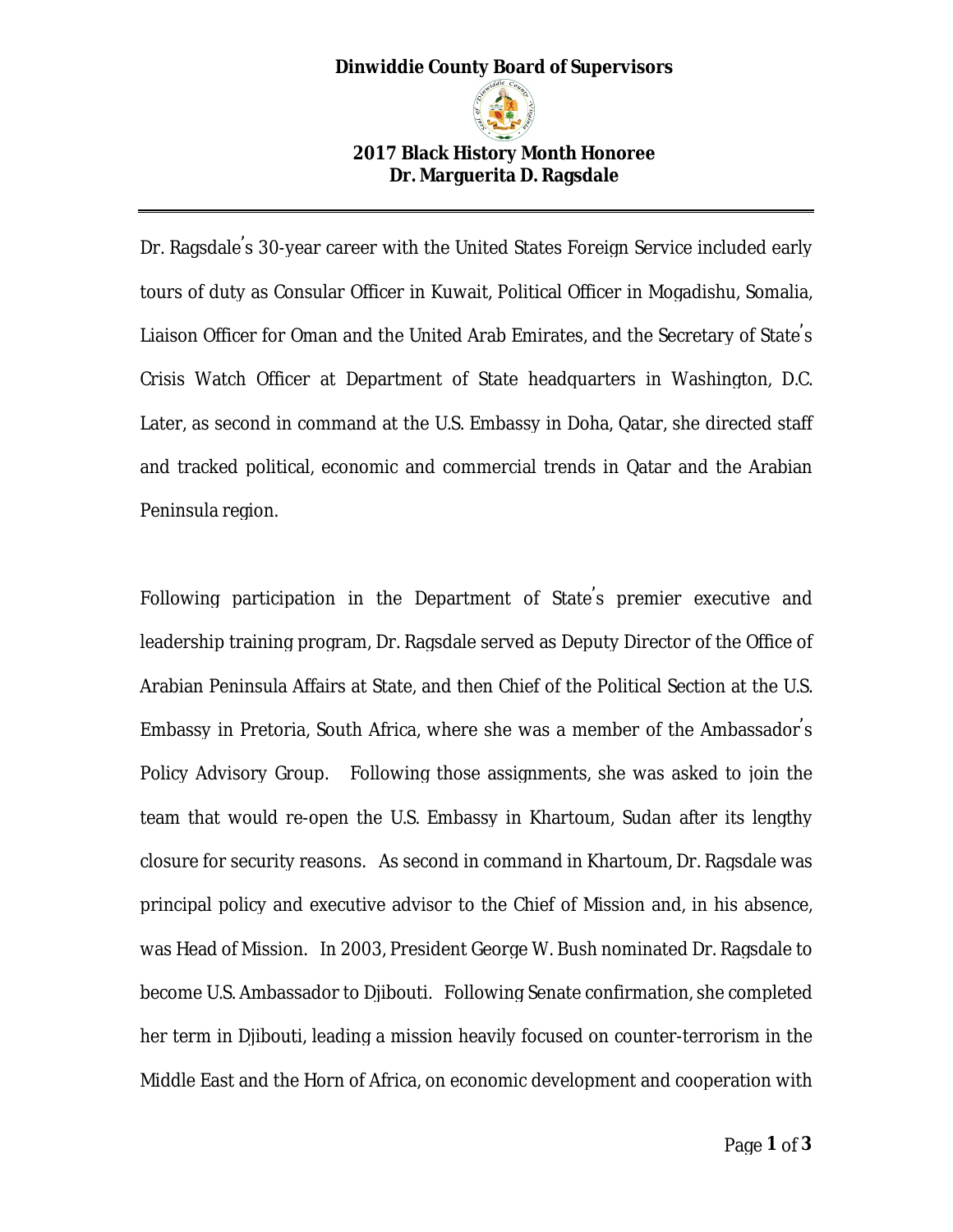#### **Dinwiddie County Board of Supervisors**



# **2017 Black History Month Honoree Dr. Marguerita D. Ragsdale**

Djibouti, and on developing in Djibouti the sole U.S. military base in Africa, named Camp Lemonier. A staff of 20 U.S. Government personnel and 118 local hires assisted Dr. Ragsdale's efforts. When she returned to Washington after her ambassadorship, she helped lead the Department of State's efforts to plan and execute U.S. arms control, nonproliferation, and disarmament policies. In 2007, Dr. Ragsdale led the U.S. delegation to the United Nations Disarmament Commission and in 2009, served as Deputy Head of the U.S. delegation to the Nuclear Nonproliferation Treaty Preparatory Committee meeting in New York. In her last position before retiring in 2013, she was asked to lead a team of officers in a new unit at the Department of State focused on developing coherence and direction for U.S. engagement with the United Nations and regional organizations.

Dr. Ragsdale received numerous awards at the Department of State for superior performance of her duties and the Government of Djibouti's highest award—Commander of the Order of June 27—for extraordinary efforts promoting close ties between Djibouti and the United States. She holds a B.A. degree from the American University, Washington, D.C; an M.A. and Ph.D. degree from the University of Virginia, Charlottesville, Va.; and a J.D. degree from Columbia University, New York, N.Y.